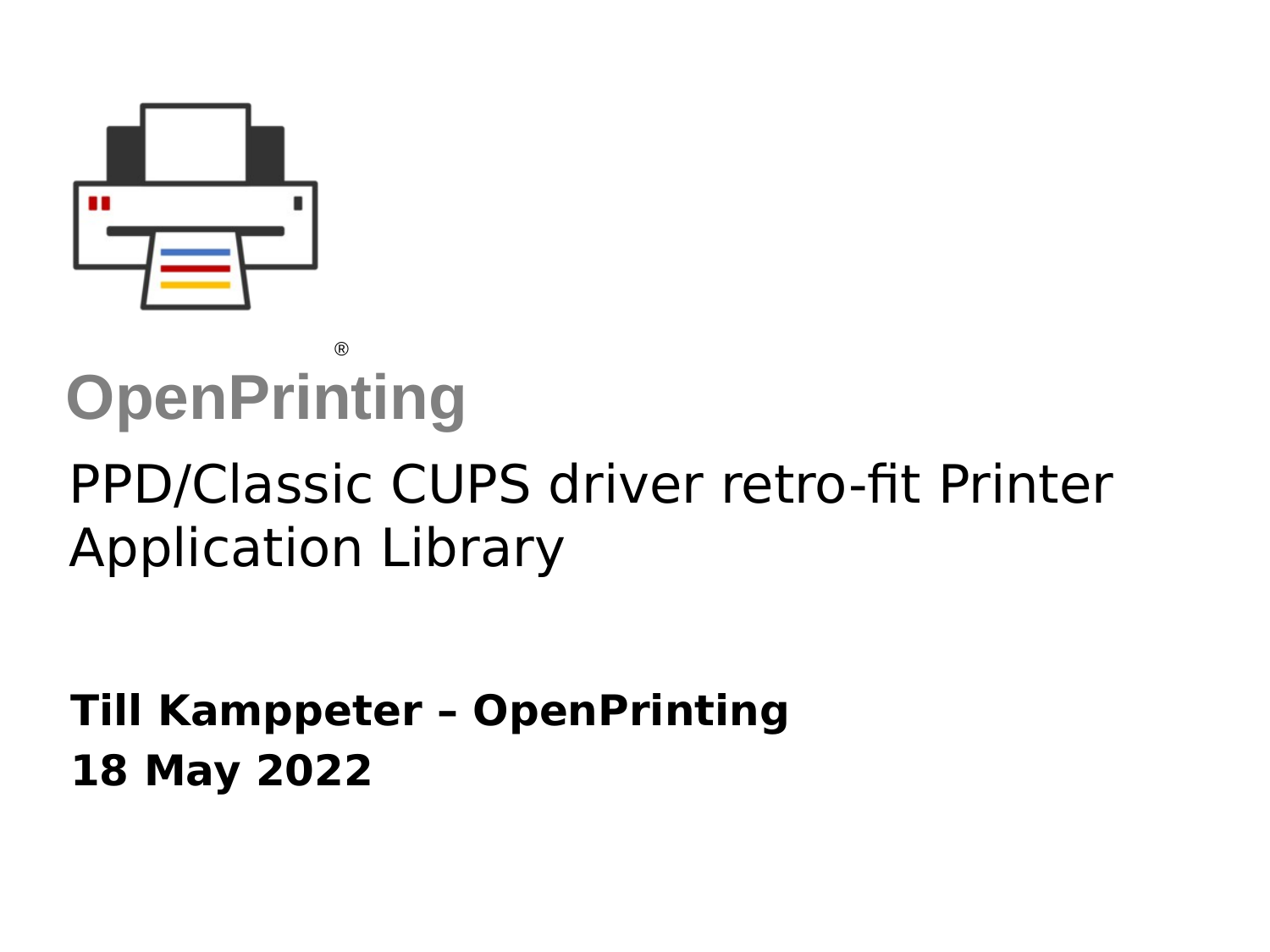## Introduction



- **PAPPL**-based library to **retro-fit classic CUPS drivers** (PPDs, filters, backends) into Printer Applications: **pappl-retrofit**
- Functionality to
	- Manage **collections of PPD files**
	- Convert between **PPD options** and **IPP attributes**, for **get-printer-attributes** IPP response and for printing
	- Wrap **CUPS filters and backends**, resembling all CUPS functionality incl. side and back channels
	- Convert **standard IPP data formats** (PDF, Apple Raster, PWG Raster) into **printer's format**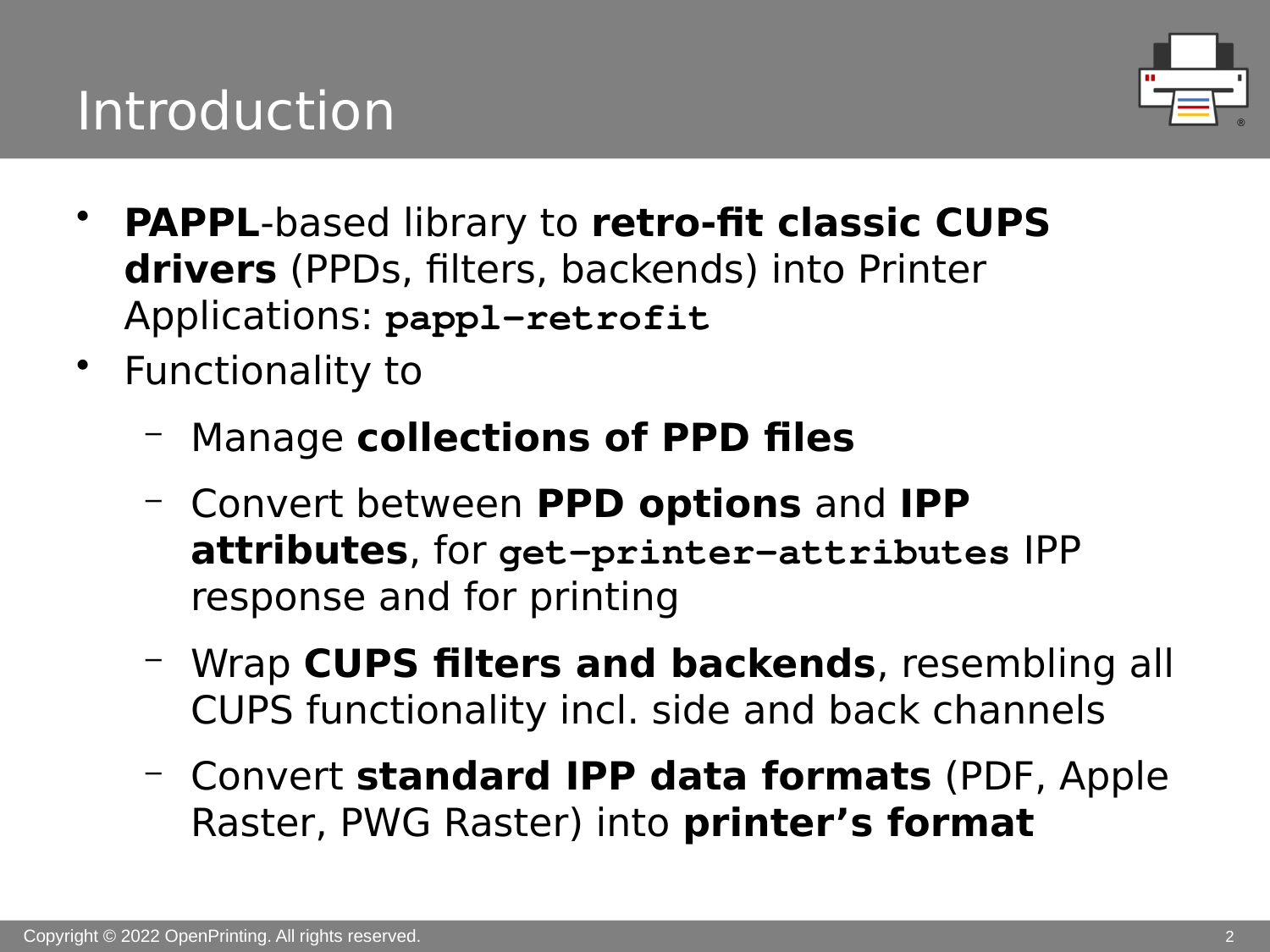# PPD file handling



- Everything based on **libppd** of cups-filters 2.x
- Lists PPDs with duplicate elimination, user-friendly sorting
- **Auto-assigns PPD** to make/model from device ID, generic PPD to **CMD:** of device ID
- Lists **standard**, **vendor-specific**, and **installable accessory** options
- Associates **standard options** with **IPP attributes** and **ready media**
- Auto-selects **best PPD option settings** for print**color-mode**, **print-quality**, **print-contentoptimize** IPP attributes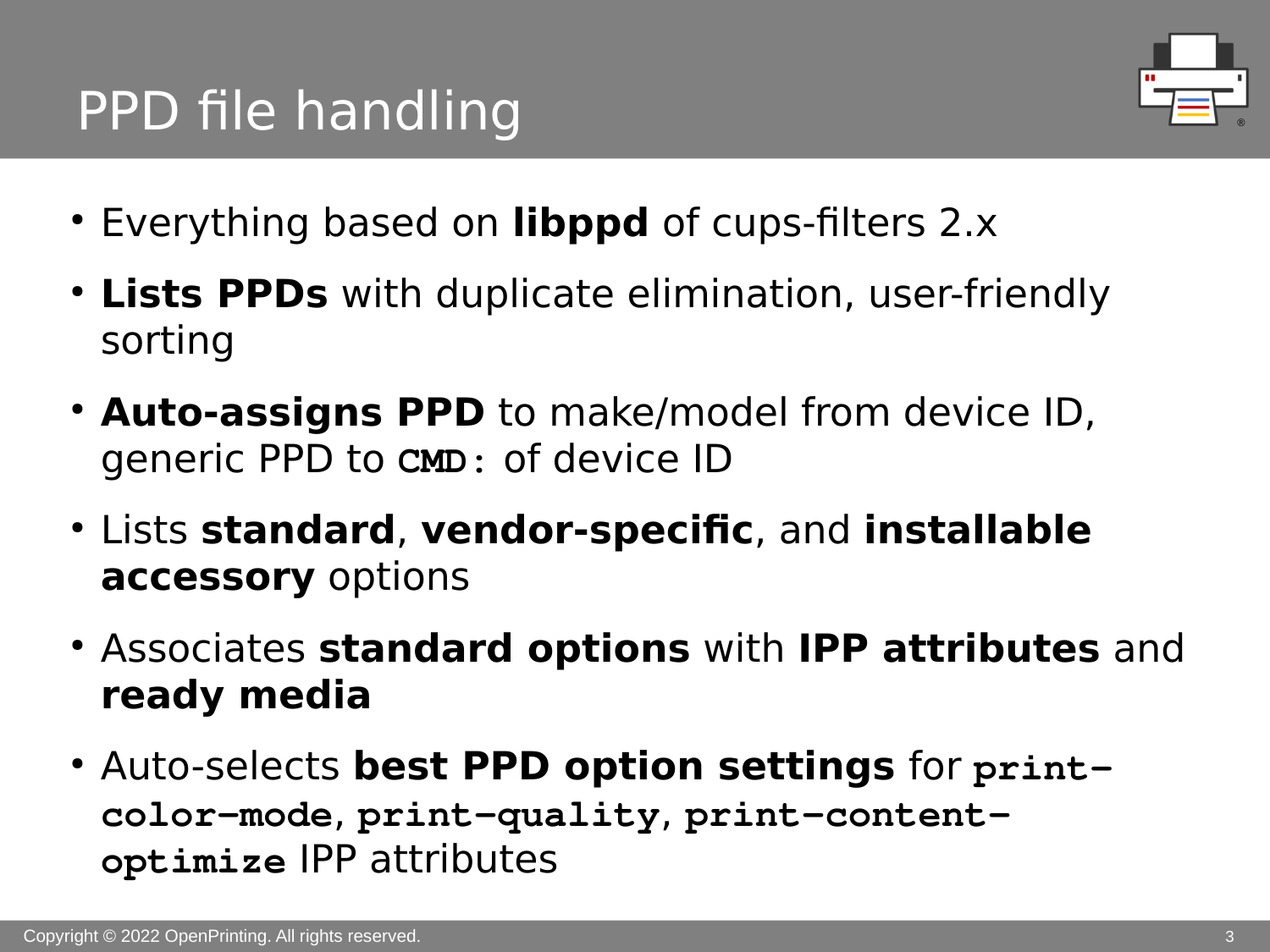# PPD file handling



- Modifies **Printing Defaults** list depending on **installed accessories**
- Adds **PPD's PostScript code** to PostScript job data streams
- **Printers can be queried for option defaults and installed accessories** if PPD supplies appropriate PostScript code
- Allows user to **add their own PPDs**, checks file format, rejects and warns, prefers user PPDs on autoassigning to printer, allows removal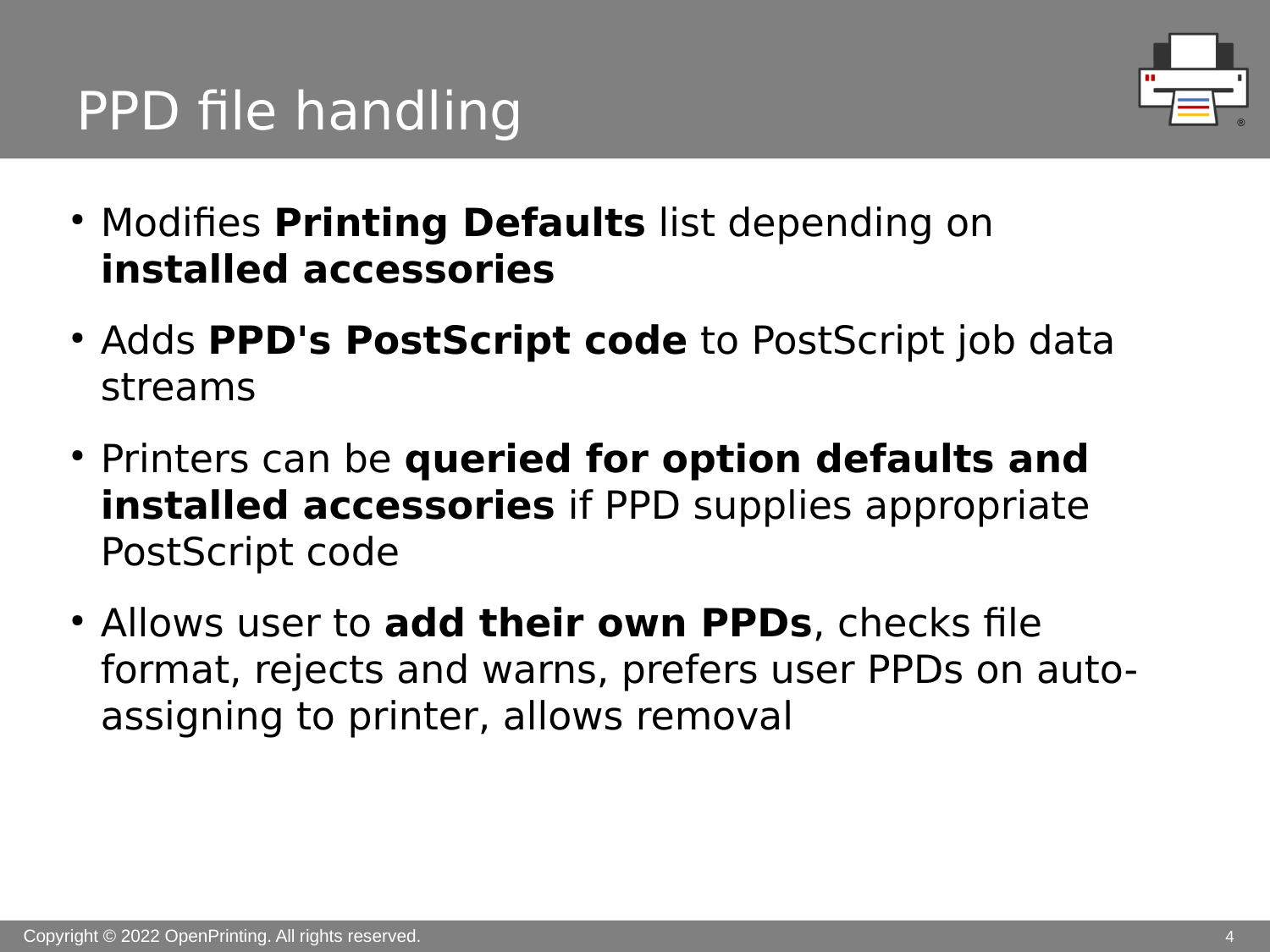

- Uses **filter functions** to print **PDF** and **PostScript** input data, to have no inbetween raster step, maintaining maximum print quality
- Uses **PAPPL's raster printing functionality** to print **raster input**, allowing completely **streaming** and "infinite" jobs, conversion to grayscale, and to dithered bi-level (for fast draft printing)
- **A4/Letter auto-selection** by locale environment variables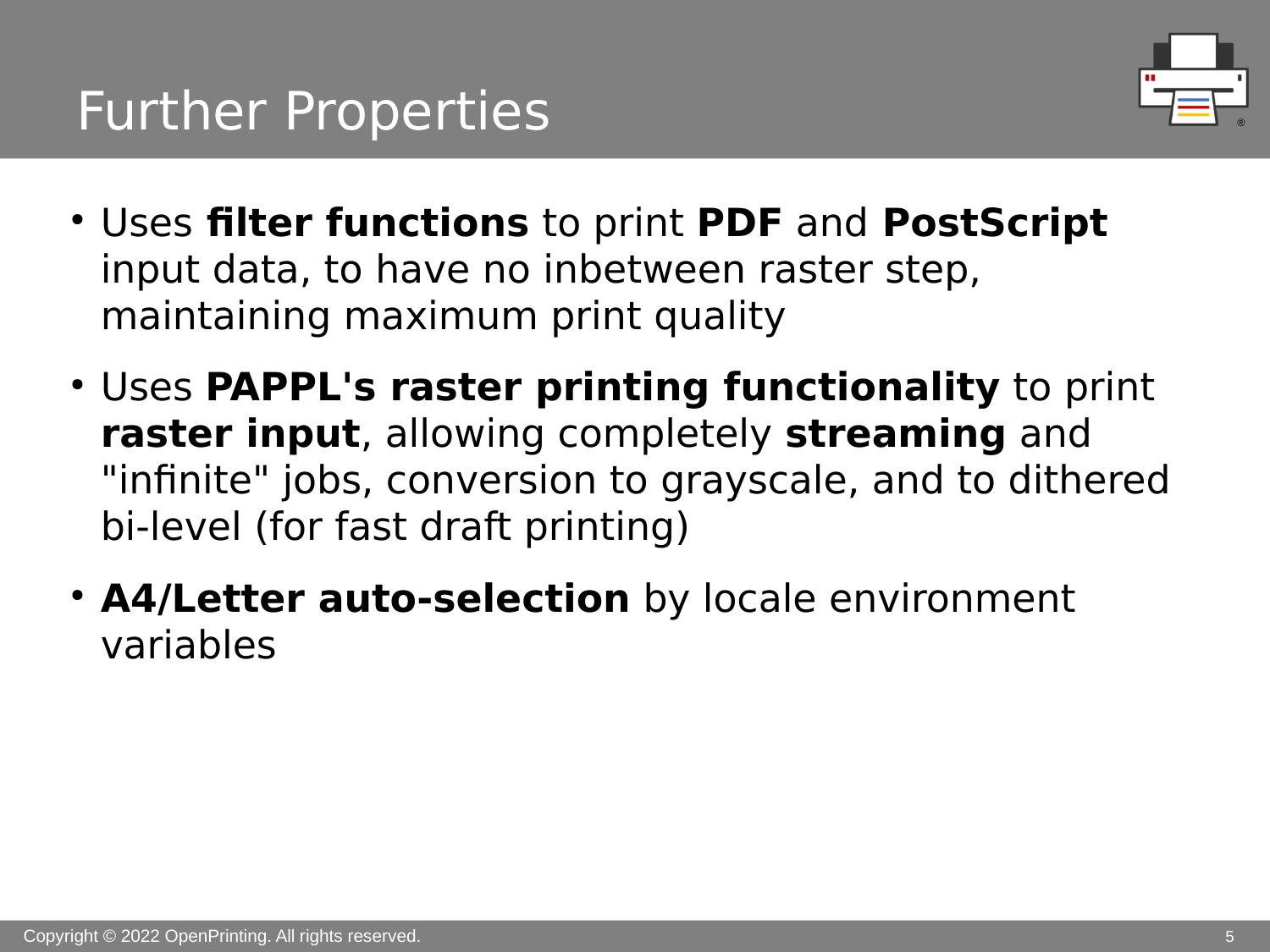## Next Steps



- We are **nearly feature-complete**, missing parts are due to features added to PAPPL lately (1.2.x):
	- Human-readable strings for vendor options
	- Internationalization/Localization
	- Ink level check, like CUPS does via SNMP in backends

These features will be added soon, but releasing cupsfilters 2.x has priority

• With these features done and cups-filters 2.x released we will **release pappl-retrofit 1.x**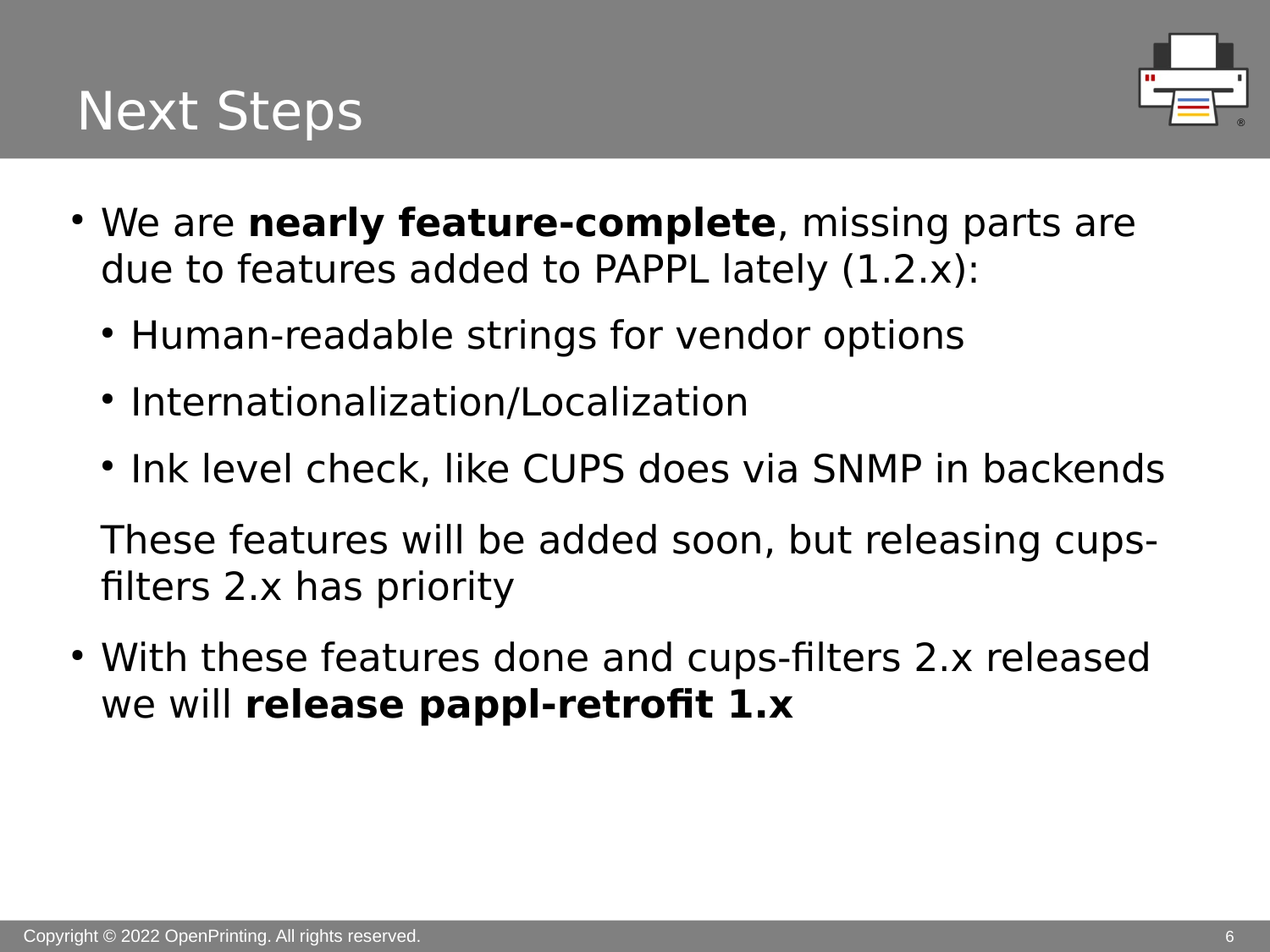

- **4 retro-fitting Printer Applications** to include all free software drivers which are included in Debian
	- **PostScript Printer Application**: ~4000 manufacturer PPDs, user can upload own PPDs
	- **HPLIP Printer Application**: Currently print-only, user can load proprietary plugin via web interface
	- **Gutenprint Printer Application**: Full functionality supported, even for PPDs with  $> 100$  options
	- **Ghostscript Printer Application**: All the rest of the drivers: Built-in, Foomatic, filters, unmaintained, …
- **Legacy Printer Application** (not as Snap): Maps classically installed drivers into Printer Application